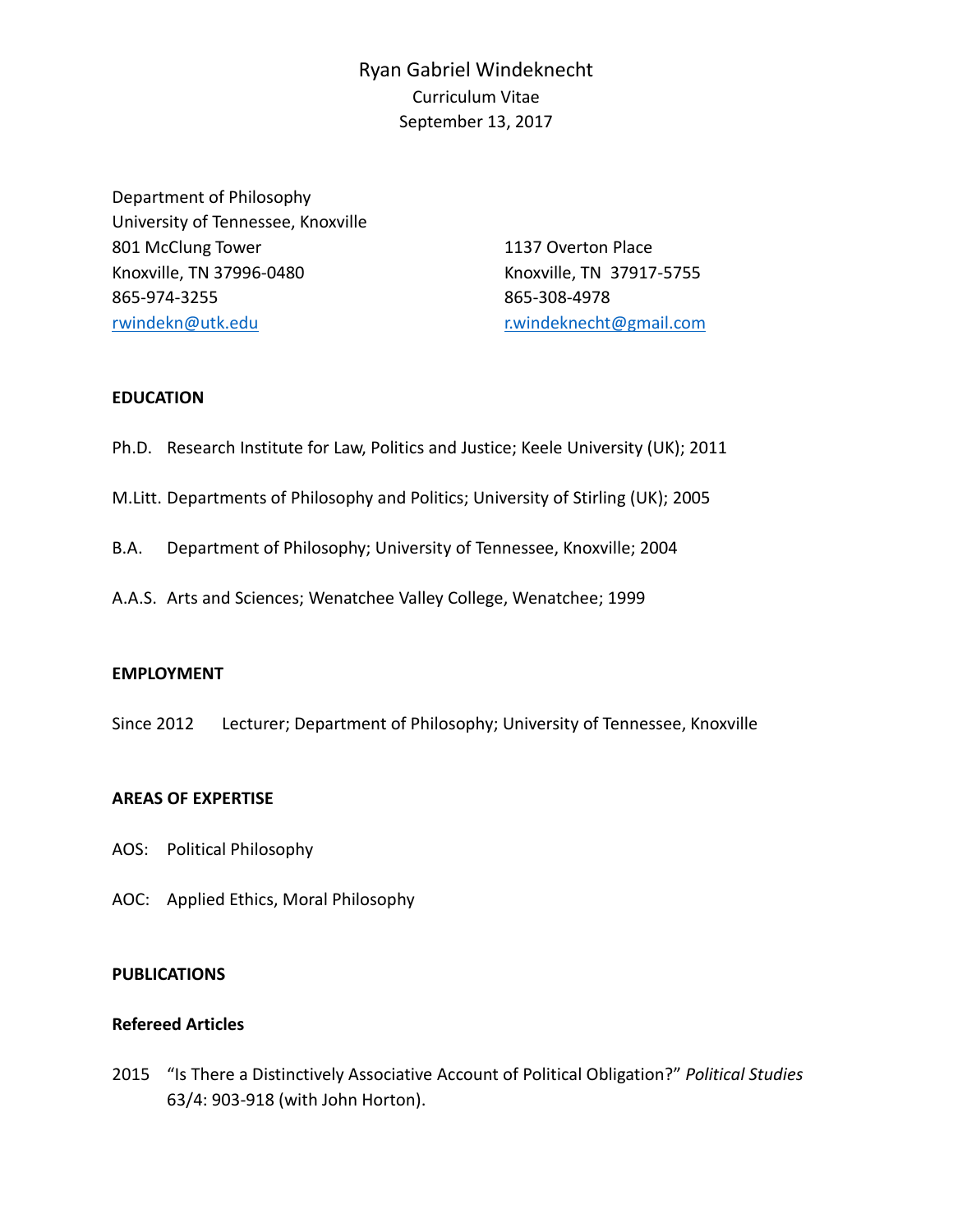- 2015 "Associative Political Obligations and the Distributive Objection." *Phenomenology and Mind* 9: 162-171 (with John Horton).
- 2012 "Law without Legitimacy or Justification? The Flawed Foundations of Philosophical Anarchism." *Res Publica* 18/2: 172-188.

# **Book Reviews**

- 2015 "Defending Associative Duties." *Ethics and Social Welfare* 9/3: 322-324.
- 2010 "Political Obligation: A Critical Introduction." *In-Spire* 4/2: 114-115.

### **In Preparation**

- 2018 "Gamification and Interdisciplinary Teaching." 38<sup>th</sup> SWPACA; Albuquerque, NM; Feb. 7-10.
- 2017 "Gamification and Higher Education." Teaching and Learning Center; University of Tennessee, Knoxville; TBD.
- 2017 "Gamification and Undergraduate Teaching." Philosophy Graduate Student Association; University of Tennessee, Knoxville; TBD.

# **AWARDS**

- 2017 Experience Learning Faculty Development Grant; Experience Learning; University of Tennessee, Knoxville
- 2006-2010 Ph.D. Studentship; Research Institute for Law, Politics and Justice; Keele University (UK)
- 2004-2005 M.Litt. Bursary; Departments of Philosophy and Politics; University of Stirling (UK)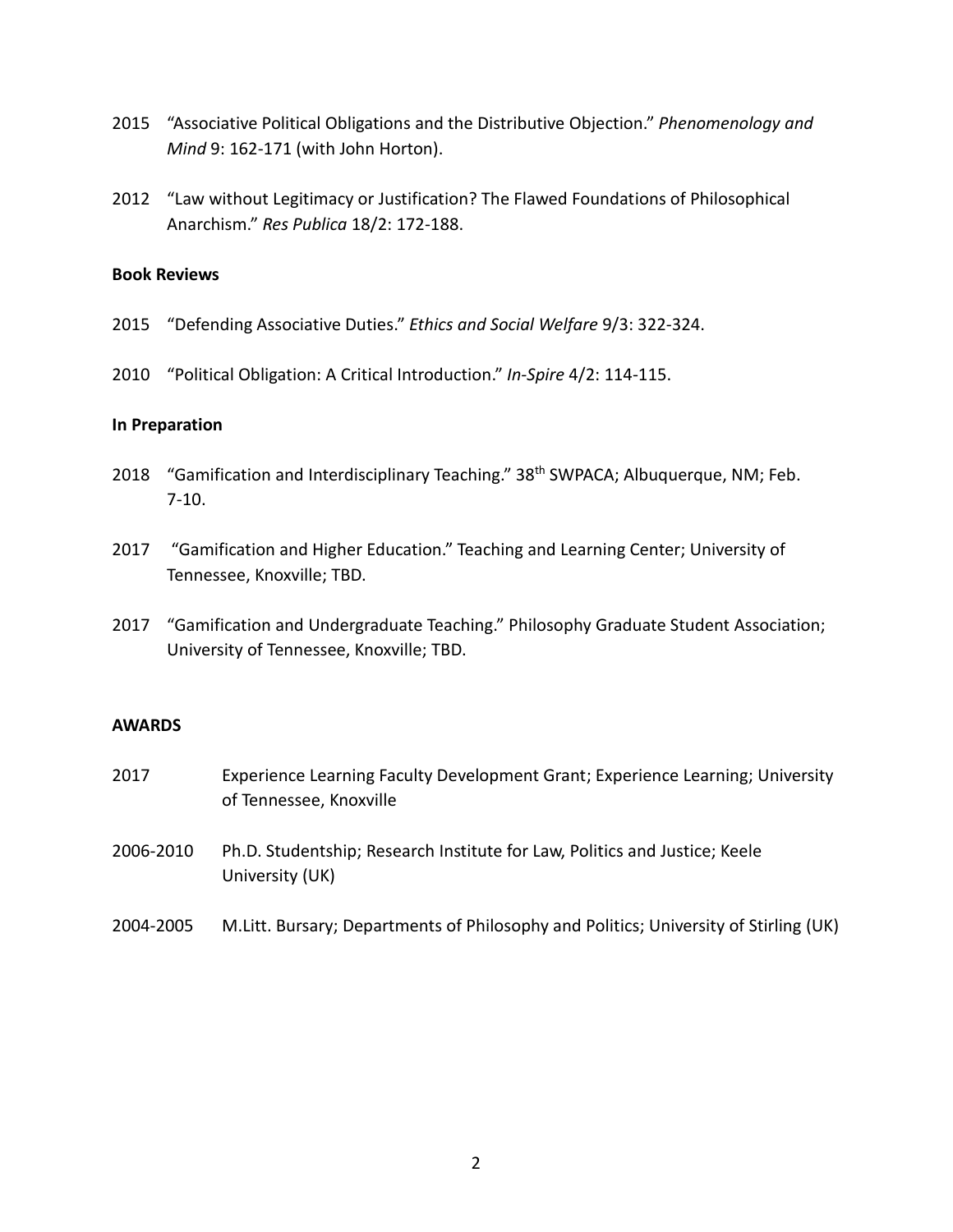# **CONFERENCE ACTIVITY**

### **Panels Organized**

2008 "The Calm before the Storm? Contemporary Challenges to the Concept of the Liberal State." 2nd ECPR Grad Conference; Universitat Autonòma de Barcelona (ES); Aug. 25-27.

### **Papers Presented**

- 2017 "King Trumpkin Decrees a Ban on Elven Refugees! Philosophical Pedagogy, Tabletop Role-Playing Games, and the Ethics of Immigration." 10<sup>th</sup> CPAC; Atlanta, GA; Sep. 1-4.
- 2017 "Would the Paladin Push the Fat Man? Exploring the Value of Tabletop Role-Playing Games for the Philosophy Classroom." 38<sup>th</sup> SWPACA; Albuquerque, NM; Feb. 15-18. 9 th CPAC; Atlanta, GA; Sep. 2-5, 2016.
- 2010 "Reconsidering the Analogy between the Family and the State." 60<sup>th</sup> PSA Conference; Edinburgh (UK); Mar. 29-Apr. 1. 6<sup>th</sup> Workshops in Political Theory; Manchester Metropolitan University (UK); Sep. 2-4, 2009.
- 2008 "Associative Responsibilities, or Reconceptualizing Political Obligation." Law and Philosophy Conference; University of Stirling (UK); Dec. 11-12.
- 2008 "Driving Through the Desert and Other Moral Dilemmas: The Depoliticization of Political Obligation." 5<sup>th</sup> Workshops in Political Theory; Manchester Metropolitan University (UK); Sep. 10-12.
- 2008 "Natural and Nonnatural States." 2<sup>nd</sup> ECPR Graduate Conference; Universitat Autonòma de Barcelona (ES); Aug. 25-27.
- 2007 "Anarchism, Toothless and Otherwise." 4<sup>th</sup> Workshops in Political Theory; Manchester Metropolitan University (UK); Sep. 3-5.

### **Campus Talks**

2016 "Would the Paladin Push the Fat Man? Exploring the Value of Tabletop Role-Playing Games for the Philosophy Classroom." UT Teaching and Learning Innovation Symposium; University of Tennessee, Knoxville; Nov. 2.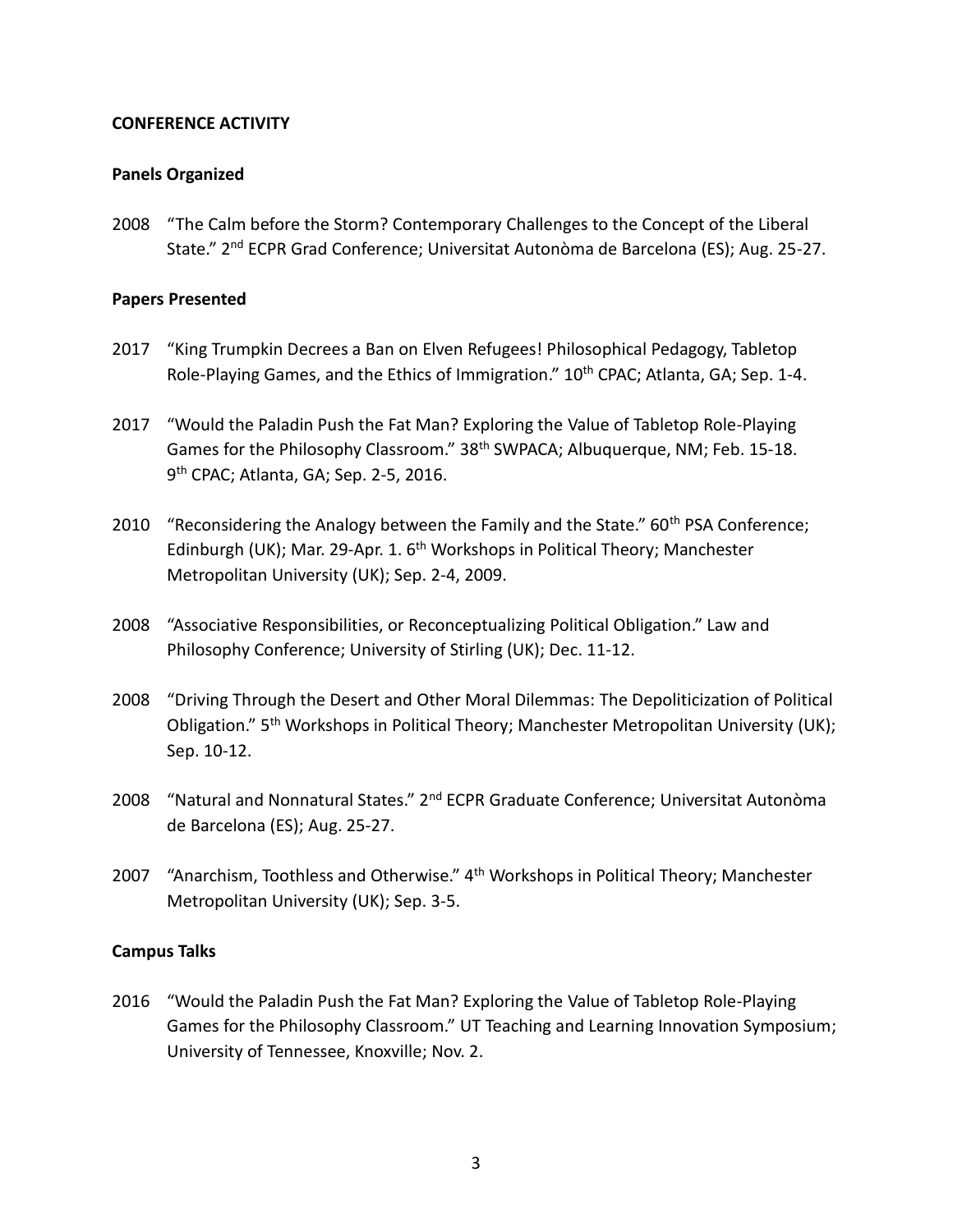- 2015 "Associative Political Obligations and the Distributive Objection." Work in Progress Research Group; University of Tennessee, Knoxville; Jun. 22.
- 2009 "Reconsidering the Analogy between the Family and the State." Political Philosophy Research Seminar; Keele University (UK); Oct. 28.
- 2008 "Driving Through the Desert and Other Moral Dilemmas: The Depoliticization of Political Obligation." 2nd ILPJ Postgraduate Conference; Keele University (UK); Sep. 4.
- 2008 "The Problem with the Problem of Political Obligation." Political Philosophy Research Seminar; Keele University (UK); Feb. 27.

# **TEACHING EXPERIENCE**

# **Department of Philosophy; University of Tennessee, Knoxville**

Philosophical Foundations of Democracy (2017, 2016, 2015, 2014)

Professional Responsibility (2017, 2016, 2015, 2014)

Contemporary Moral Problems (2016, 2015)

Honors Introduction to Philosophy (2014)

Introduction to Philosophy (2014, 2013, 2012)

# **Foundation Year Centre; Keele University (UK)**

Introduction to Ethics (2012)

Introduction to Philosophy (2011)

# **School of Politics, Philosophy, International Relations and Environment; Keele University (UK)**

Critical Thinking (2010)

Justice and Social Values (2010, 2009, 2008, 2007)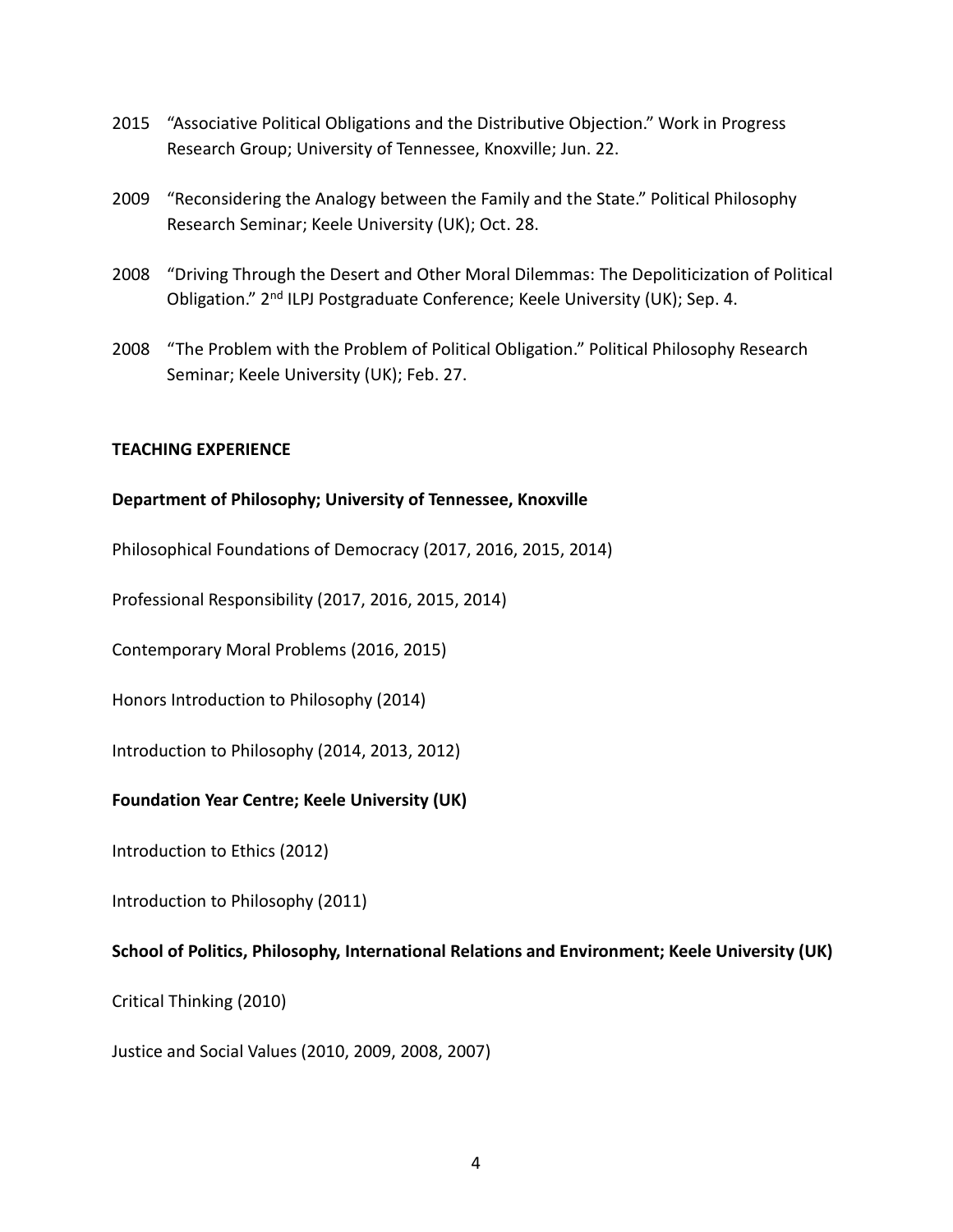### **PROFESSIONAL SERVICE**

### **Manuscript Review**

American Journal of Political Science

European Journal of Political Theory

In-Spire

Journal of Politics

Journal of Social Philosophy

Political Studies

Res Publica

Social Theory and Practice

### **INSTITUTIONAL SERVICE**

### **University of Tennessee, Knoxville**

Point of Contact; Simulations + Gaming + Role-Playing (SuGaR) Community of Scholars (CoS)

Faculty Advisor; Rohingya Awareness Organization

Ethics Bowl Judge; 8<sup>th</sup> THSEB; Feb. 4, 2017

Ethics Bowl Judge; 7<sup>th</sup> THSEB; Feb. 13, 2016

Ethics Bowl Organizer; 6<sup>th</sup> THSEB; 2014-2015

Philosophy Club "Meet the Faculty"; Sep. 10, 2014

Discussion Leader; 2014 Life of the Mind; Aug. 18, 2014

Ethics Bowl Organizer; 5th THSEB; 2013-2014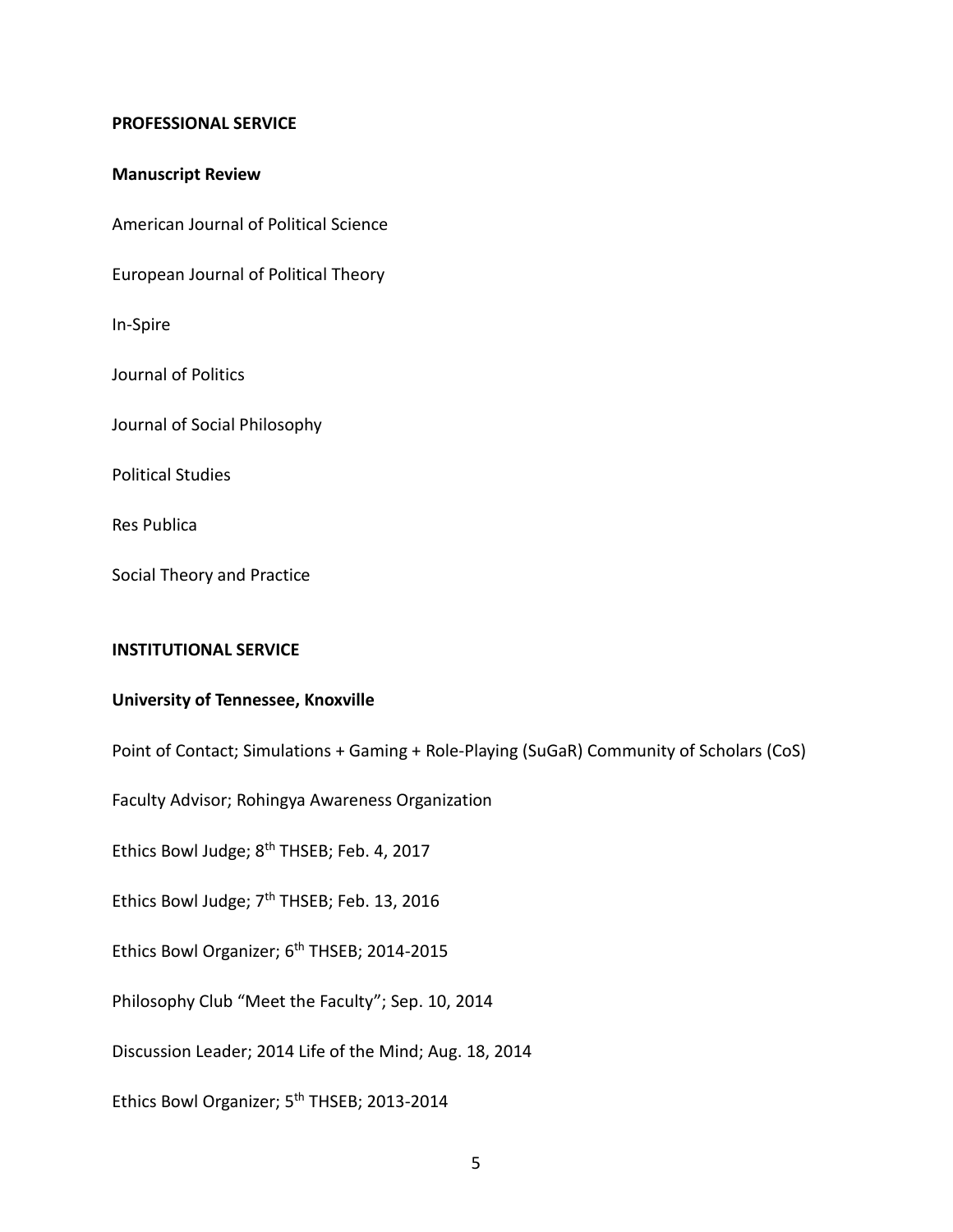Rater for SACS General Education Assessment

Discussion Leader; 2013 Life of the Mind; Aug. 19, 2013

Ethics Bowl Judge; 4<sup>th</sup> THSEB; Feb. 13, 2013

# **Keele University (UK)**

Staff-Student Liaison Committee Member

Student Projects Ethics Committee Member

Coordinator; *After Politics* Symposium; Mar. 26-27, 2008

Coordinator; ALSP Conference; Apr. 19-21, 2007

# **TRAINING**

Experience Learning Summer Institute; University of Tennessee, Knoxville; May 23-Jun. 15, 2017

Level Up: Designing a Game-Based Learning Environment; Center for the Integration of Research, Teaching and Learning; Jun. 27, 2017.

How Games Can Be a Centerpiece for Student-Driven Learning; Common Sense Education; May 25, 2017.

Best Practices in Teaching Program; University of Tennessee, Knoxville; Sep. 12-Nov. 16, 2012

# **PROFESSIONAL MEMBERSHIPS**

American Philosophical Association

American Political Science Association

British Philosophical Association (UK)

Political Studies Association (UK)